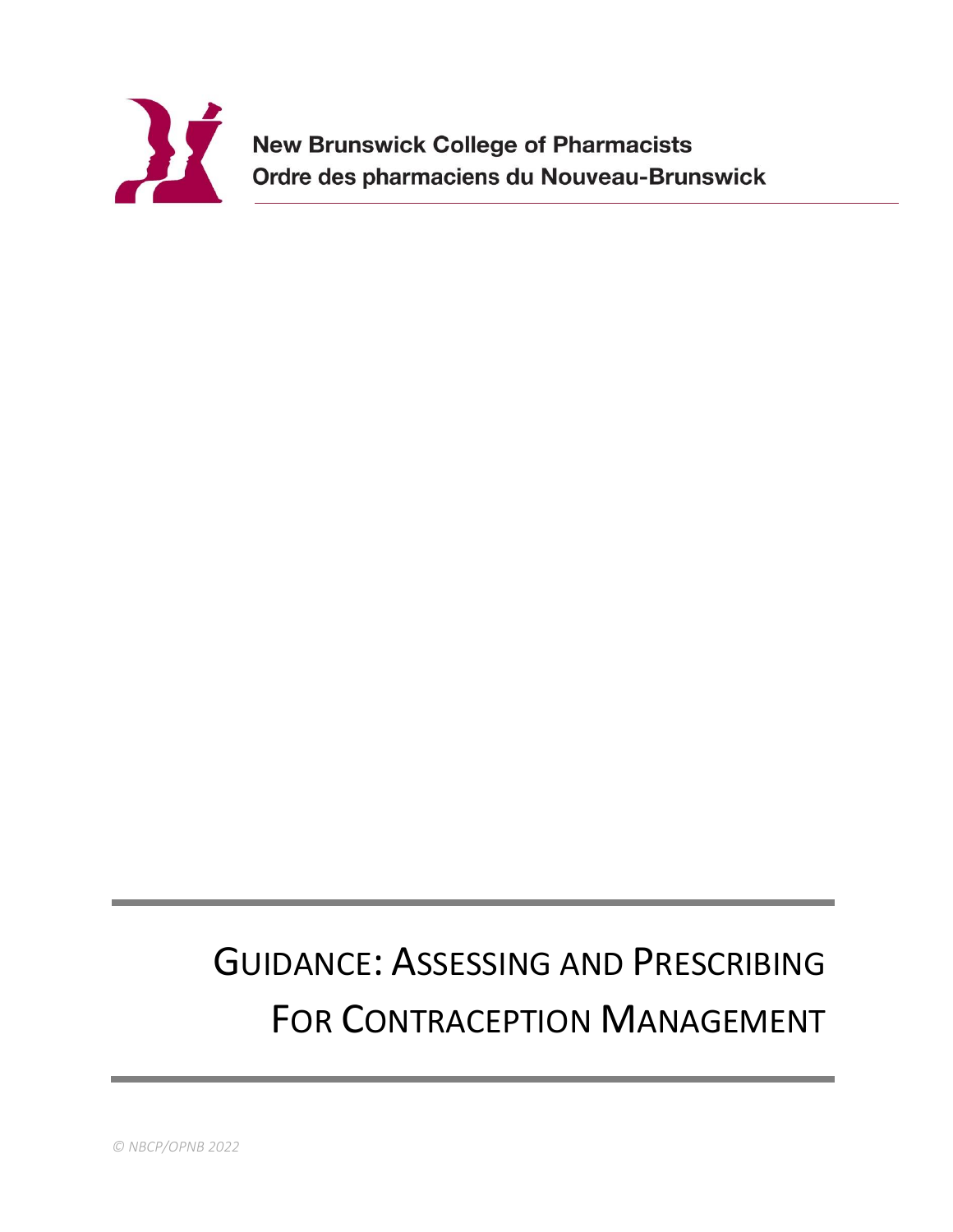### **Contraception Management**

Developed from the Nova Scotia College of Pharmacists document: [https://www.nspharmacists.ca/wp](https://www.nspharmacists.ca/wp-content/uploads/2016/05/SOP_PrescribingDrugs.pdf)[content/uploads/2016/05/SOP\\_PrescribingDrugs.pdf](https://www.nspharmacists.ca/wp-content/uploads/2016/05/SOP_PrescribingDrugs.pdf) The New Brunswick College of Pharmacists thanks the NSCP for sharing this resource.

**Note**: This guidance supports the assessment and prescribing for the purposes of contraception management only. Prescribing medication for induced abortion is outside of the scope of practice for pharmacists. Prescribing hormonal oral contraceptives for the treatment of moderate to severe acne is also outside the scope of this guidance.

#### **Introduction**

Pharmacists may practice as a primary provider of contraception, including providing ongoing management of a patient's contraception needs, when in accordance with recognized best practice guidelines that are consistent with those established by obstetrician/gynecologist specialist groups, such as the Society of Obstetricians and Gynaecologists of Canada (SOGC).

Authority to assess and prescribe for contraception management is given in Section 21 of the Regulations of the New Brunswick College of Pharmacists (the Regulations). See also "Prescribing for Preventable Conditions" under Appendix 2.

The chapters of the SOGC Canadian Contraception Consensus can be accessed on the Journal of Obstetrics and Gynecology Canada website<https://www.jogc.com/subject/contraception> and can be used to assist pharmacists in attaining competence in contraception management. These standards do not preclude the use of other references provided they are consistent with these Canadian best practice guidelines. **Note**: some of the chapters are open access while others will require payment for access. See below for suggested resources and education/training opportunities.

Contraception management goes beyond the prescribing of hormonal contraception and must include a meaningful discussion with a patient about all available options for contraception within the context of their individual sexual behavior, reproductive health risk, social circumstances, and relevant belief systems.

#### **Process**

To practice as a primary provider of contraception management, pharmacists must take the necessary steps to be competent. This should include but is not limited to:

- undertaking additional education
- reviewing clinical guidelines
- researching primary literature

When providing contraception management, a pharmacist must recognize that they may be the only health-care provider that a patient sees regarding their contraceptive needs and must use a patientcentered approach to provide, as appropriate, for the patient: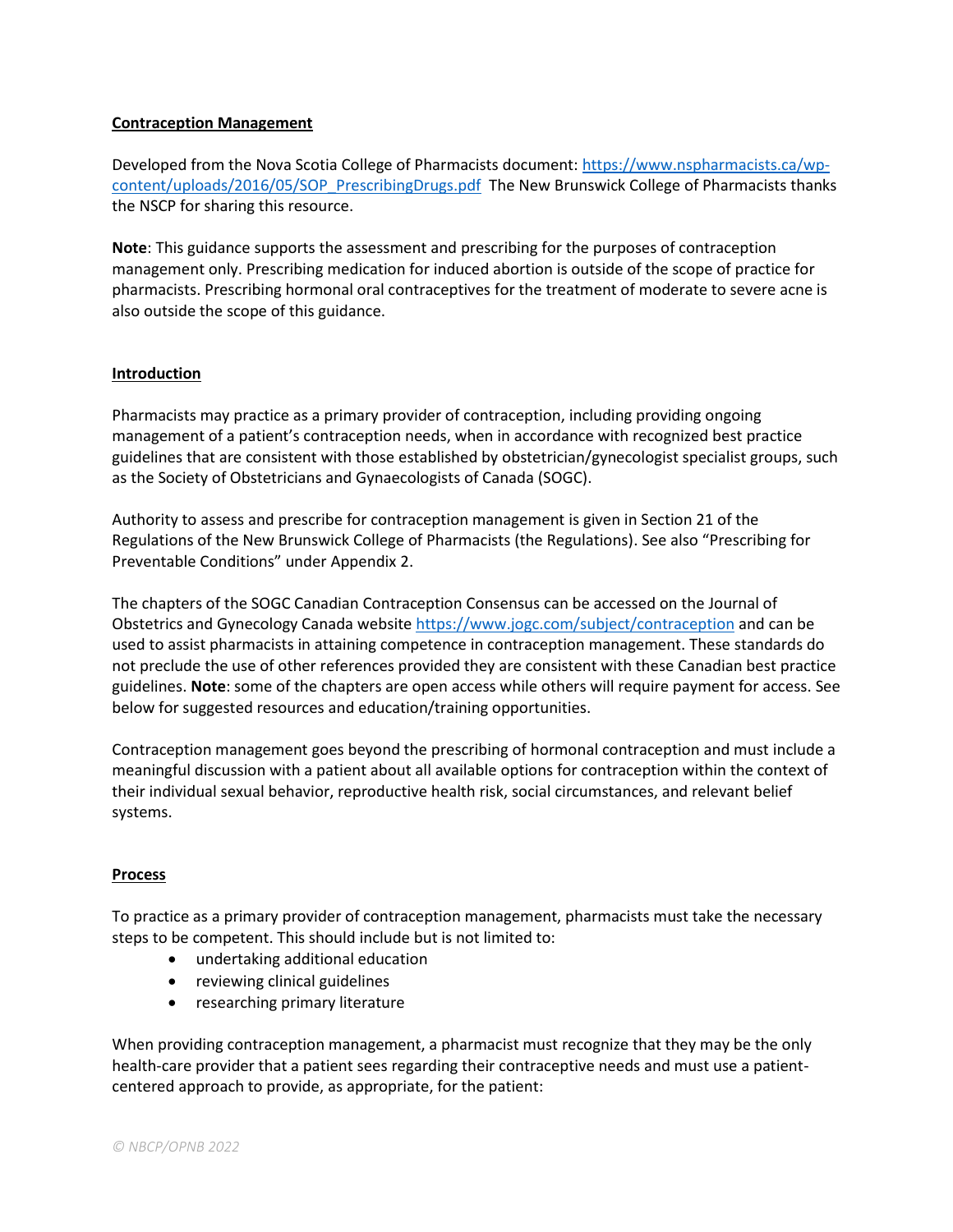- a comprehensive review of all options available for contraception, including non-hormonal and emergency contraception and providing information on the effectiveness, benefits and risks associated with each method.
- counselling about the risks, management and screening options for sexually transmitted infections and any vaccines recommended for prevention.
- referral resources for sexually transmitted infections (including post exposure prophylaxis), sexual dysfunction, induced abortion services and intimate partner violence.
- counselling regarding the importance and recommended frequency of screening tests such as breast and pelvic exams, mammograms and Pap tests.
- patient education resources, such as the public resources provided by the Society of Obstetricians and Gynecologists of Canada.

# **Patient Assessment and Prescribing**

Prior to prescribing for contraception, a pharmacist must be satisfied that the patient is making an informed decision about their preferred strategy for contraception management. This may include contraception options for which the pharmacist is not authorized to prescribe. When providing contraception management, a pharmacist:

- may prescribe self-administered hormonal contraception (combined oral contraceptives pills, patch, vaginal ring and progestin-only pills) and medroxyprogesterone acetate depo injection (including the administration of the depo injection).
- must, as part of a comprehensive patient assessment, conduct a medical history and document the patient's blood pressure.
- must take the necessary steps to be competent to recognize signs, symptoms and risk factors indicative of health needs that make it inappropriate to manage a patient's contraception needs and must refer these patients to a physician or nurse practitioner.
- must be aware of the conditions when a person less than 18 years of age can consent to sexual activity and the obligations for mandatory reporting of abuse under the Family Services Act.
- must refer patients to the appropriate health-care provider when it is determined the patient would prefer to use an IUD as their contraceptive of choice. Pharmacists must take reasonable steps to support patients in accessing the services required when the patient chooses this method. This support may include:
	- $\triangleright$  researching what services are available and how to access them within the local community.
	- $\triangleright$  seeking out and collaborating with already established referral networks within the local medical community.
	- $\triangleright$  providing patients with information about provincial Sexual Health Clinics [https://www2.gnb.ca/content/gnb/en/departments/ocmoh/cdc/content/sexual\\_health\\_cli](https://www2.gnb.ca/content/gnb/en/departments/ocmoh/cdc/content/sexual_health_clinics.html) [nics.html.](https://www2.gnb.ca/content/gnb/en/departments/ocmoh/cdc/content/sexual_health_clinics.html)
- may provide the patient with a prescription for up to the equivalent of a three-cycle supply if a patient has not previously been prescribed hormonal contraception or if a change in therapy is being prescribed.
- will notify the patient's other health care provider(s) If appropriate (when such exists), when clinically significant.
- may provide a prescription for ongoing therapy, if tolerated.